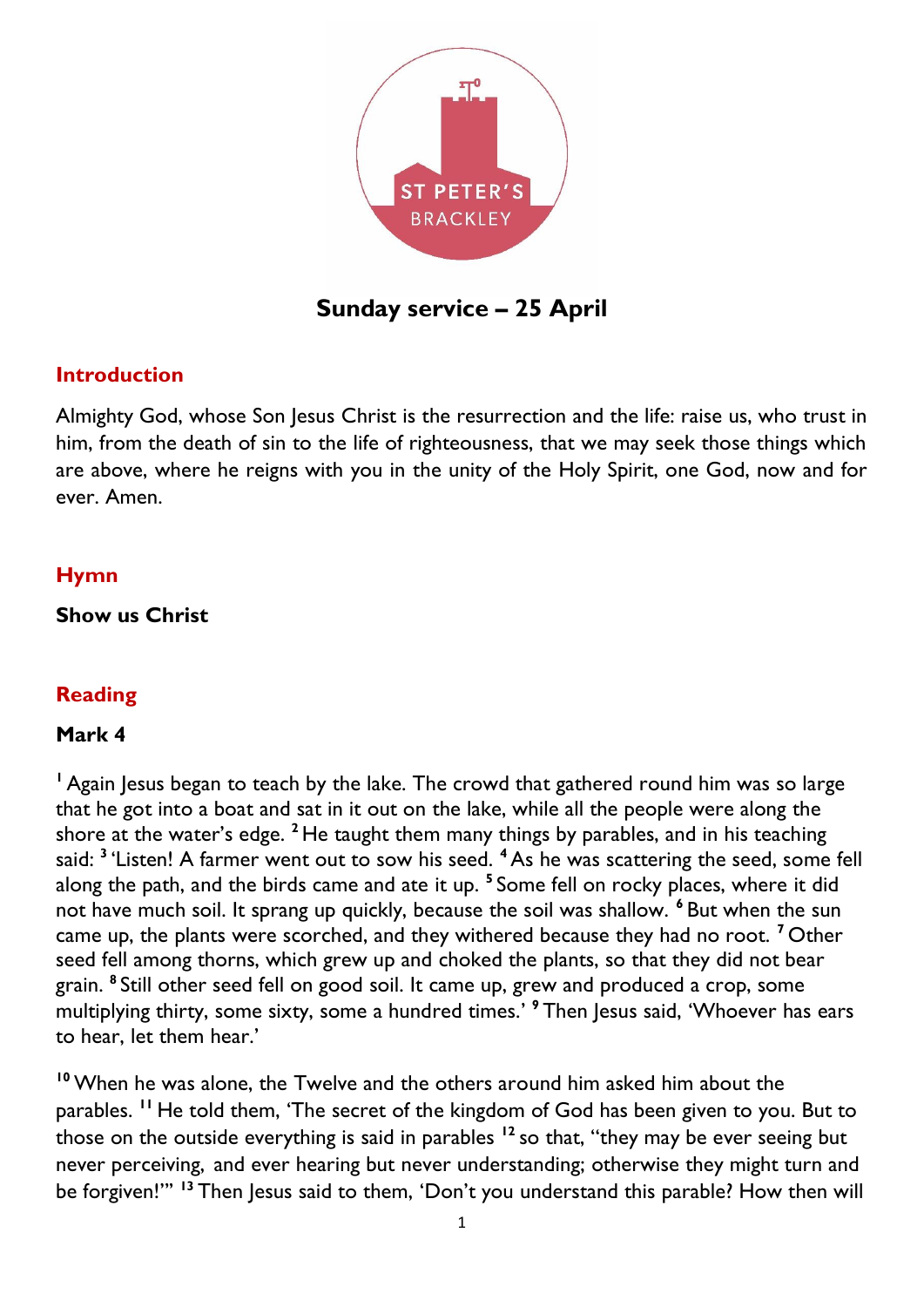you understand any parable? **<sup>14</sup>** The farmer sows the word. **<sup>15</sup>** Some people are like seed along the path, where the word is sown. As soon as they hear it, Satan comes and takes away the word that was sown in them. **<sup>16</sup>** Others, like seed sown on rocky places, hear the word and at once receive it with joy. **<sup>17</sup>** But since they have no root, they last only a short time. When trouble or persecution comes because of the word, they quickly fall away. **<sup>18</sup>** Still others, like seed sown among thorns, hear the word; **<sup>19</sup>** but the worries of this life, the deceitfulness of wealth and the desires for other things come in and choke the word, making it unfruitful. **<sup>20</sup>** Others, like seed sown on good soil, hear the word, accept it, and produce a crop – some thirty, some sixty, some a hundred times what was sown.'

**<sup>21</sup>** He said to them, 'Do you bring in a lamp to put it under a bowl or a bed? Instead, don't you put it on its stand? **<sup>22</sup>** For whatever is hidden is meant to be disclosed, and whatever is concealed is meant to be brought out into the open. **<sup>23</sup>** If anyone has ears to hear, let them hear.' **<sup>24</sup>** 'Consider carefully what you hear,' he continued. 'With the measure you use, it will be measured to you – and even more. **<sup>25</sup>** Whoever has will be given more; whoever does not have, even what they have will be taken from them.'

## **Sermon**

# **Creed**

**Christ died for our sins in accordance with the Scriptures; he was buried; he was raised to life on the third day in accordance with the Scriptures; afterwards he appeared to his followers, and to all the apostles: this we have received, and this we believe. Amen.**

# **Prayers**

## **Hymn**

**Tell Out My Soul**

## **Communion**

Jesus Christ, risen Master and triumphant Lord, we come to you in sorrow for our sins, and confess to you our weakness and unbelief. We have lived by our own strength, and not by the power of your resurrection. In your mercy, forgive us. **Lord, hear us and help us.**

We have lived by the light of our own eyes, as faithless and not believing. In your mercy, forgive us. **Lord, hear us and help us.**